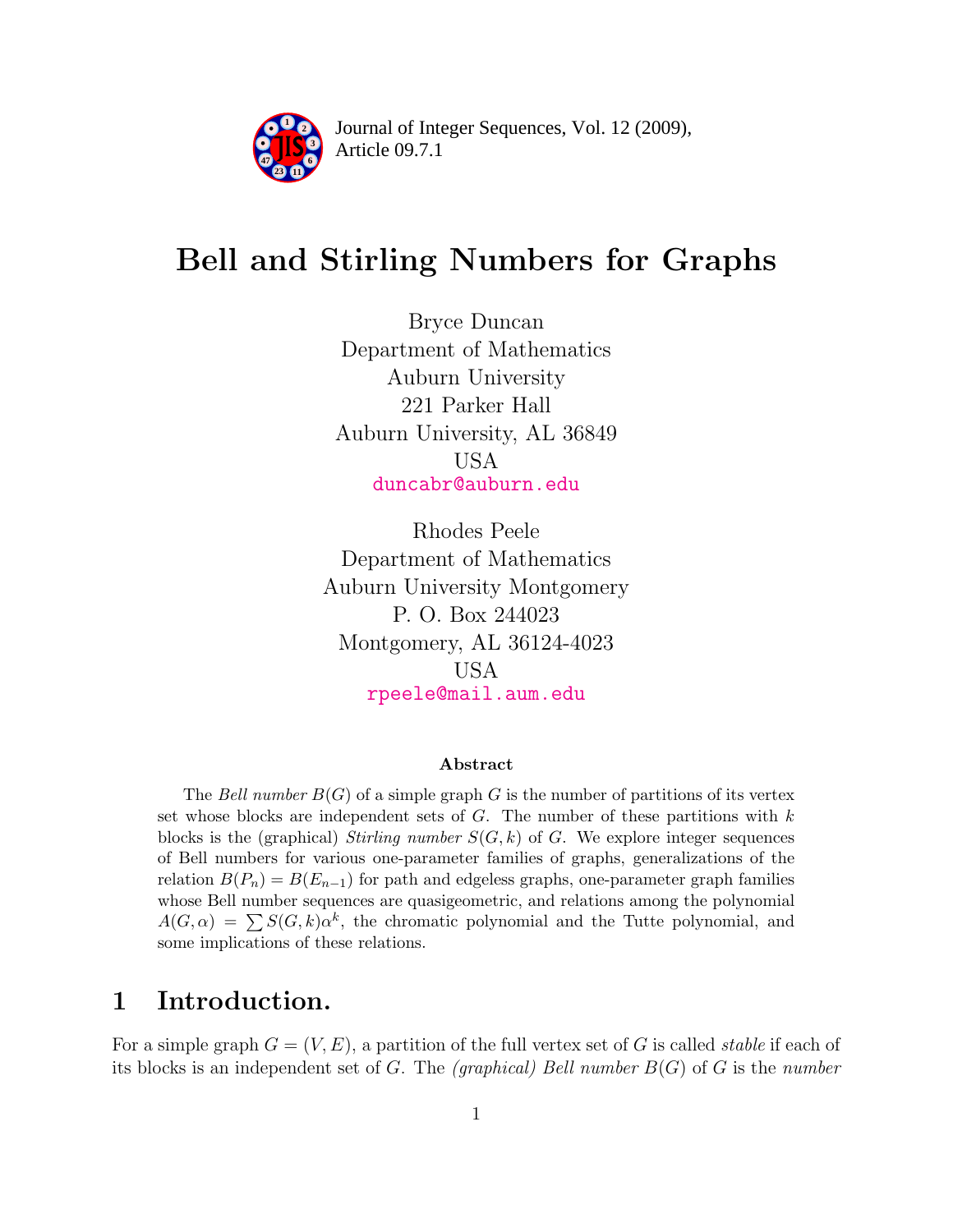of such stable vertex partitions; this invariant for simple graphs generalizes the familiar Bell number sequence  $(B_n)$  (sequence  $\underline{A000110}$  $\underline{A000110}$  $\underline{A000110}$  in [\[10\]](#page-12-0)) since  $B(E_n) = B_n$  for the *edgeless graph*  $E_n$  with n vertices. Our aim is to develop the elementary theory of graphical Bell numbers in several different directions, and this we do in Sections [2](#page-2-0) through [5.](#page-10-0) This introduction establishes context, and summarizes what we will need from existing theory. Reference [\[3\]](#page-11-0) develops most of the material in this section in fuller detail, and includes proofs.

As a running example, and to fix ideas, suppose G is the graph with  $V = \{1, 2, 3, 4, 5\}$ and  $E = \{12, 23, 34, 45, 51, 25\}$  $E = \{12, 23, 34, 45, 51, 25\}$  $E = \{12, 23, 34, 45, 51, 25\}$  (shown on the left side of Figure 1 at the end of this section). Then  $B(G) = 8$ , the list of stable partitions being:

$$
13-24-5 \t 14-2-35 \t 1-24-35
$$
  

$$
13-2-4-5 \t 14-2-3-5 \t 1-24-3-5 \t 1-2-35-4 \t (1)
$$
  

$$
1-2-3-4-5
$$

The deletion-contraction identity  $B(G) = B(G-e) - B(G/e)$  does hold for graphical Bell numbers, but the multiplicative identity  $B(G \cup H) = B(G) \cdot B(H)$  always fails. In its place we have another identity that involves the join <sup>[1](#page-1-0)</sup> of G and H:  $B(G \bowtie H) = B(G) \cdot B(H)$ . For this reason it is sometimes useful to make a change in notation, and reformulate the deletioncontraction formula as an *insertion-contraction* identity, namely  $B(G) = B(G+e) + B(G/e)$ . Here,  $e$  can be any edge (with endpoints in  $V$ ) that  $G$  lacks.

As suggested by our running example and the lists (1) above, the stable partitions of G can be enumerated by listing them in groups according to the number of blocks they contain. Accordingly, for any k in the range  $c(G) \leq k \leq |V|$ , we define the *(graphical) Stirling number*  $S(G, k)$  to be the number of stable partitions of G consisting of exactly k blocks. (Here  $c(G)$ ) is the chromatic number of  $G$ .)

For any fixed k,  $S(G, k) = S(G + e, k) + S(G/e, k)$  holds, but  $S(G \bowtie H, k) = S(G, k)$ .  $S(H, k)$  is (usually) false. To recover a multiplicative indentity for these numbers  $S(G, k)$ , we define the stable partition generating function  $A(G, \alpha) \doteq \sum_{k=c(G)}^{|V|} S(G, k) \alpha^k$ . Then ([\[3,](#page-11-0) Cor. 9.6, p. 60]) we have the convolution identity  $A(G \bowtie H, \alpha) = A(G, \alpha) \cdot A(H, \alpha)$ . Moreover, the additive identity  $A(G, \alpha) = A(G + e, \alpha) + A(G/e, \alpha)$  also holds.

These two identities allow one to recursively find the polynomial  $A(G, \alpha)$  for a given graph G in much the same way as chromatic polynomials are calculated by hand for small graphs. The main difference is that we prefer to adjoin new edges (rather than delete old ones) in order to produce graphs that are joins of smaller graphs. Once we have found  $A(G, \alpha)$ , we can find the Bell number  $B(G)$  by evaluating  $A(G, \alpha)$  at  $\alpha = 1$  $\alpha = 1$ . Figure 1 provides an example of this procedure.

Finally ([\[3,](#page-11-0) Prop. 9.2, p. 57]) the stable partition generating function  $A(G, \alpha)$  determines the chromatic polynomial  $\chi(G, \lambda)$  in the following way: For each term  $c_i\alpha^i$  in  $A(G, \alpha)$ ,

<span id="page-1-0"></span><sup>&</sup>lt;sup>1</sup>In the referenced paragraph,  $G$  and  $H$  denote graphs with disjoint vertex sets. The operations deletion, contraction, disjoint union, and edge insertion (denoted here by  $-$ ,  $/$ ,  $\cup$  and  $+$ ) are defined, for example, in [\[4\]](#page-11-1). The join G  $\ltimes \ltimes H$  (we have used the bowtie-shaped LaTex symbol  $\ltimes$  - there is no standard notation) of graphs G and H is obtained from their disjoint union  $G \cup H$  by adding a new edge from every vertex of G to every vertex of  $H$ .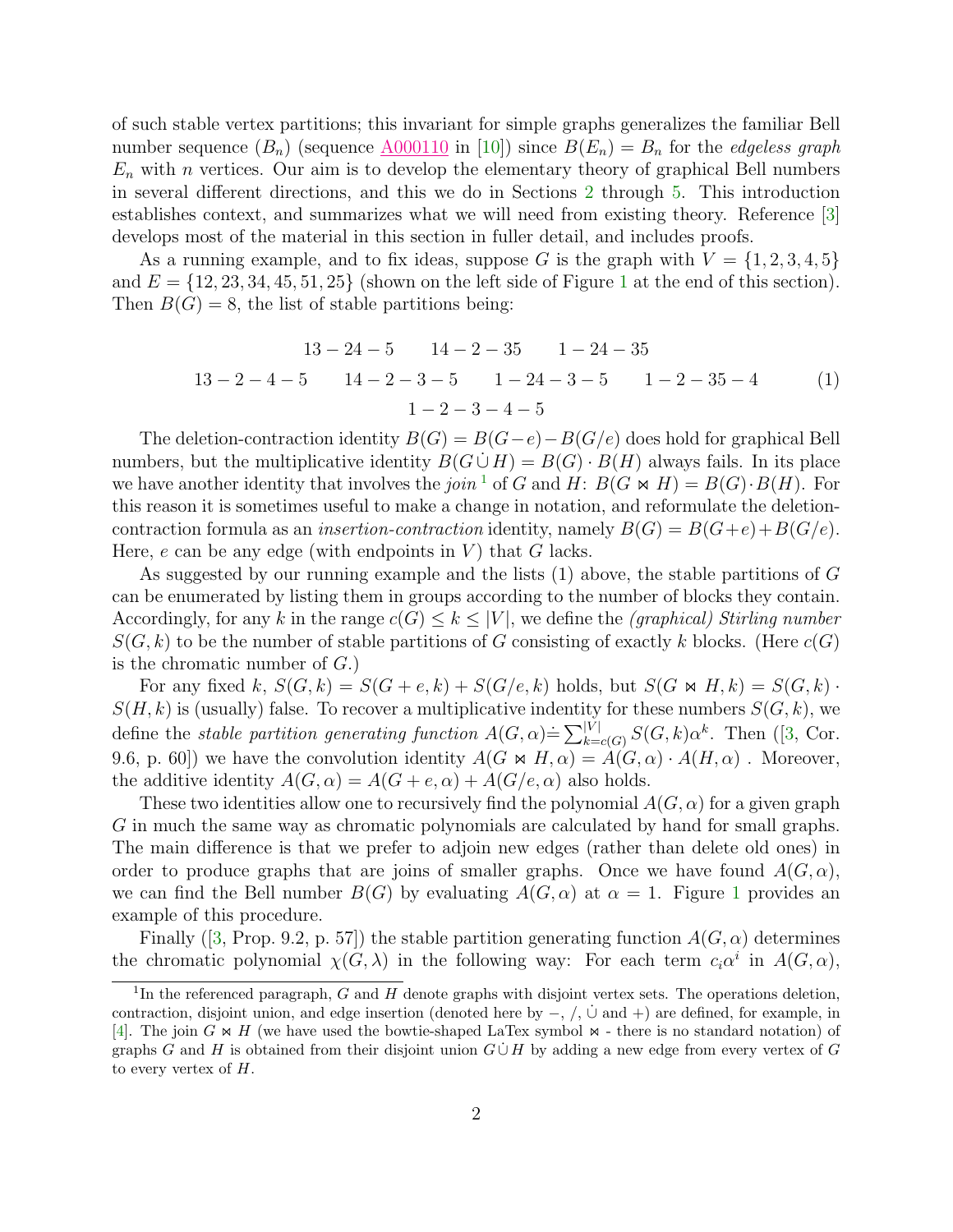<span id="page-2-1"></span>

Figure 1: Finding the stable partition generating function of a graph.

replace  $\alpha^i$  by the falling factorial  $\lambda^{(i)} = \lambda(\lambda - 1)(\lambda - 2) \cdots (\lambda - i + 1)$ . These substitutions transform  $A(G, \alpha)$  into the chromatic polynomial of G. For instance, the graph in Figure [1](#page-2-1) has chromatic polynomial

$$
\chi(G,\lambda) = 3\lambda^{(3)} + 4\lambda^{(4)} + \lambda^{(5)} = 6\lambda - 15\lambda^2 + 14\lambda^3 - 6\lambda^4 + \lambda^5.
$$

## <span id="page-2-0"></span>2 Bell Numbers for some One-Parameter Families of Graphs.

In this section we will comment on the entries in Table [1.](#page-4-0)

It is well known that the number of subsets of  $\{1, 2, \ldots, n\}$  of cardinality k that contain no pair of consecutive integers is  $\binom{n-k+1}{k}$  $\binom{k+1}{k}$  $\binom{k+1}{k}$  $\binom{k+1}{k}$ . The first entry of Table 1 is the analog of this fact for set partitions. The earliest reference to it that we know of is [\[8\]](#page-12-1); it also appears as an exercise in [\[1\]](#page-11-2). We will generalize it in two different ways in the next section.

The second entry, giving the value of  $B(C_n)$ , follows from the first by induction and deletion-contraction. The sequence of alternating sums of Bell numbers occurs in other contexts in combinatorics; see sequence [A000296.](http://www.research.att.com/cgi-bin/access.cgi/as/~njas/sequences/eisA.cgi?Anum=A000296)

The third entry, giving the Bell number of the star graphs  $St_n$ , although suggestive, is trivial to prove. One just observes that the hub vertex of the star must be a singleton block in any stable partiton of the vertex set, but apart from this one restriction, the vertices may be partitioned in any way whatsoever.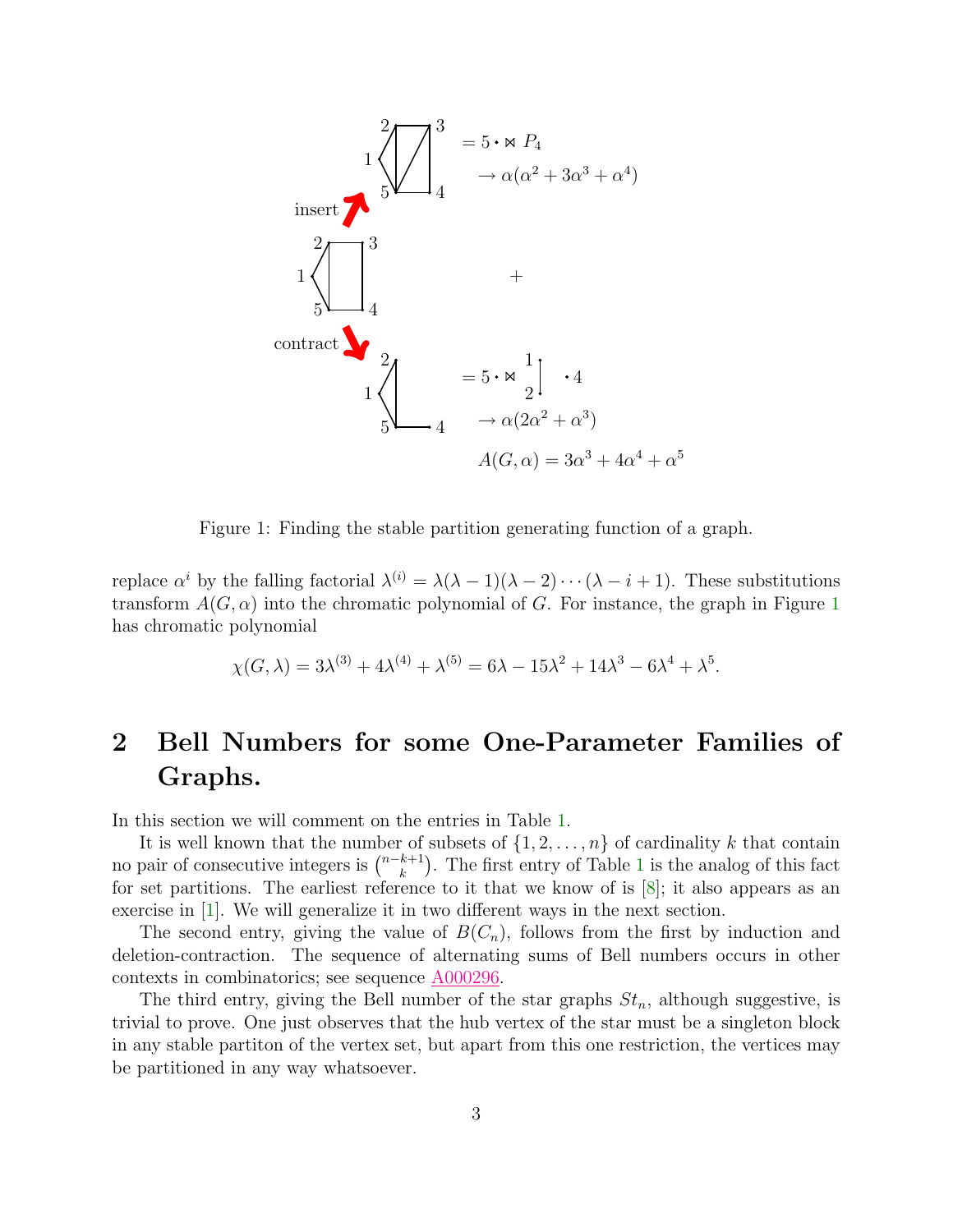The fourth entry, giving the Bell number for graphs that are complements of paths, is a slight variation on a well-known combinatorial exercise  $(2, p. 1)$  for example) that asks for the number of ways to express a given positive integer integer  $n$  as a sum of 1's and 2's if the order of the summands is significant. The answer also turns out to be  $F_{n+1}$ . For example, for  $n = 3$  we have the three sums  $1 + 1 + 1$ ,  $1 + 2$  and  $2 + 1$ . There is an obvious bijection between these sums (vaild for any n) and the stable partitions of  $\overline{P_n}$  - in the present case, these partitions would be  $1 - 2 - 3$ ,  $1 - 23$  and  $12 - 3$ .

The fifth entry for the Bell number of complements of cycles, is similarly a variation of a well-known combinatorial exercise (see  $[2, pp. 10–20]$  for details). However, the correspondence between the two problems is not perfect in that it breaks down when  $n = 2$  and 3. For these anomalous cases, we have  $B(C_2) = 2$ ,  $B(C_3) = 5$  while  $L_2 = 3$  and  $L_3 = 4$ .

In connection with the final entry, we recall the famous question posed by Herb Wilf in [\[11\]](#page-12-2), and still unanswered to this day, namely, "Which polynomials are chromatic?". By contrast, we see at once by considering stable partitions of graphs that are star complements, that all positive integers are graphical Bell numbers.

#### 3 Bell Numbers for Generalizations of Path Graphs.

This section was inspired by the following striking observation, made (and proved) by A. O. Munagi:

The number of partitions of the set  $\{1, 2, ..., n\}$  equals the number of of those partitions of  $\{1, 2, ..., n+1\}$ , with the property that no block contains a pair of consecutive integers.

We note that this is equivalent to our entry  $B(P_n) = B_{n-1}$  in Table [1.](#page-4-0) Additionally, Munagi showed that the equality refines to one of Stirling Numbers: For  $1 \leq k \leq n$ ,  $S(P_n, k) = S_{n-1,k-1}$  $S(P_n, k) = S_{n-1,k-1}$  $S(P_n, k) = S_{n-1,k-1}$ . We also noted in Table 1 that  $B(St_n) = B_{n-1}$ . What is true for paths and stars ought to be true for trees also:

**Proposition 3.1.** Let  $T_{n+1}$  be any rooted tree with  $n+1$  vertices, and root r. Then: (i) There is a natural bijection between the stable partitions of  $T_{n+1}$  and all partitions of the set  $V - r$ ; (ii) For  $1 \leq k \leq n$  there is a natural bijection between the stable partitions of  $T_{n+1}$ with  $k + 1$  blocks and all partitions of  $V - r$  with k blocks.

*Proof.* In the following discussion we will let  $V = \{1, 2, \ldots, n, n+1\}$  and choose root  $r = n+1$ . The same two bijections that appear in (i) will also serve for (ii) when restricted to the smaller collections of stable partitions with  $k+1$  blocks and all partitions with k blocks, as we shall see in a moment. The main problem is to describe the two bijections in (i) clearly, and we will rely on a suitable example for this purpose.

Letting  $n = 8$ , consider the tree shown in Figure [2.](#page-5-0)

First, we will describe how to associate with any partition of  $\{1, 2, \ldots, 8\}$ , a  $T_9$ – stable partition of  $\{1, 2, \ldots, 9\}$ .

For illustration, consider the two-block partition  $\Pi = 137-24568$  of  $\{1, 2, ..., 8\}$ . We will associate it with a three-block  $T_9$ -stable partition. Begin by adjoining the singleton block 9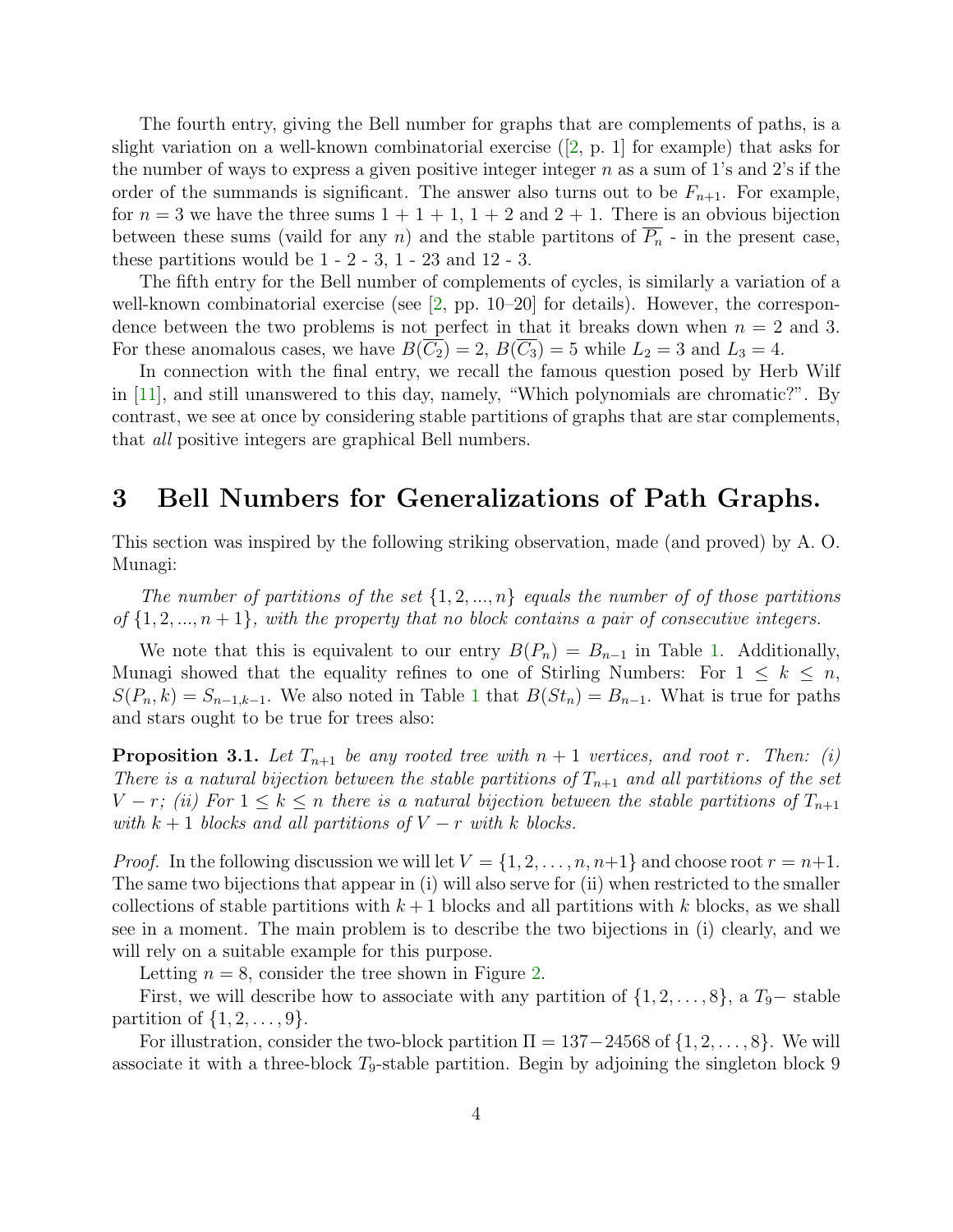<span id="page-4-0"></span>

| Example $( V  = 6)$ | Graph Sequence                                           | Graphical Bell Number                              |
|---------------------|----------------------------------------------------------|----------------------------------------------------|
|                     | Paths $P_n$                                              | $B(P_n) = B_{n-1}$<br>(shifted Bell number)        |
|                     | Cycles $C_n$                                             | $B(C_n) = \sum_{k=0}^{n-2} (-1)^k B_{n-k-1}$       |
|                     | Stars $St_n$                                             | $B(St_n) = B_{n-1}$                                |
|                     | Path Complements $\overline{P_n}$                        | $B(\overline{P_n})=F_{n+1}$<br>(Fibonacci number)  |
|                     | Cycle Complements $\overline{C_n}$                       | $B(\overline{C_n})=L_n$ if $n>3$<br>(Lucas number) |
|                     | Star Complements<br>$\overline{St_n} = K_{n-1} \cup K_1$ | $B(\overline{St_n})=n$                             |

Table 1: Bell Numbers for some One-Parameter Graph Families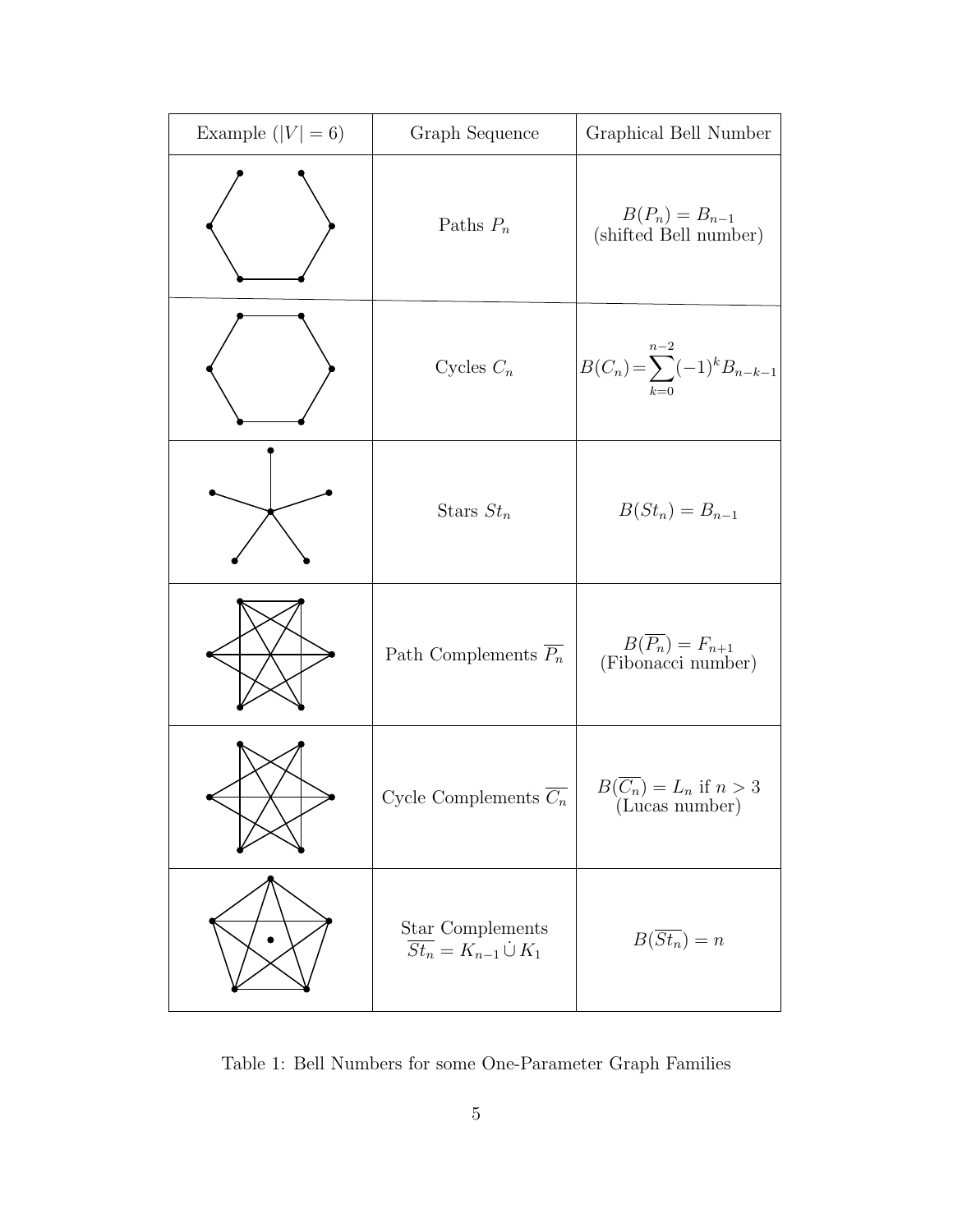<span id="page-5-0"></span>

Figure 2: Finding a  $T_9$ -stable partition  $\Sigma$  for  $\Pi = 137 - 24568$ 

to get  $137 - 24568 - 9$ . Next, consider the (uniquely defined) paths in  $T_9$  that connect the root 9 to the pendant vertices of  $T_9$ . In our example, these paths are  $9 \rightarrow 7, 9 \rightarrow 8 \rightarrow 4,$  $9 \rightarrow 8 \rightarrow 6 \rightarrow 5 \rightarrow 2$ , and  $9 \rightarrow 8 \rightarrow 6 \rightarrow 1 \rightarrow 3$ . We traverse each such path, marking certain vertices for transfer from their present block to the new block so far containing only the vertex 9.

No vertices along the (very short) path  $9 \rightarrow 7$  need to be marked for transfer because all the edges that appear in this path (there is only one of course) are stable edges for the partition Π.

In the path  $9 \rightarrow 8 \rightarrow 4$ , the edge  $8 \rightarrow 4$  is unstable for  $\Pi$ . We mark the vertex 4 (the one the arrow  $8 \rightarrow 4$  points to) for transfer to the new block containing the root vertex 9.

The path  $9 \rightarrow 8 \rightarrow 6 \rightarrow 5 \rightarrow 2$  has three  $\Pi$ -unstable edges. The first unstable edge,  $8 \rightarrow 6$ , requires that vertex 6 be marked for transfer. This transfer will move 6 out of its present block, so we do not mark vertex 5 for transfer. (Marked vertices are never adjacent vertices.) However, edge  $5 \rightarrow 2$  is  $\Pi$ -unstable, and remains so even after vertex 6 is moved to the new block. Hence vertex 2 needs to be marked for transfer.

Finally, the path  $9 \rightarrow 8 \rightarrow 6 \rightarrow 1 \rightarrow 3$  has two  $\Pi$ -unstable edges, with the arrows pointing to vertices 6 and 3. Since the transfer of vertex 6 does not make edge  $1 \rightarrow 3$ Π−stable, both 6 and 3 must be marked for transfer.

To sum up, we have marked vertices 4, 6, 2 and 3 for transfer to the new block containing 9. After this transfer is made, the partition  $\Pi$  has been mapped to the  $T_9$ –stable partition  $\Sigma = 17 - 58 - 23469.$ 

Now, using  $\Sigma = 17 - 58 - 23469$  for illustration, we will describe the (inverse) mapping that assigns to each  $T_9$ – stable partition of  $\{1, 2, \ldots, 9\}$  a partition of  $\{1, 2, \ldots, 8\}$ . This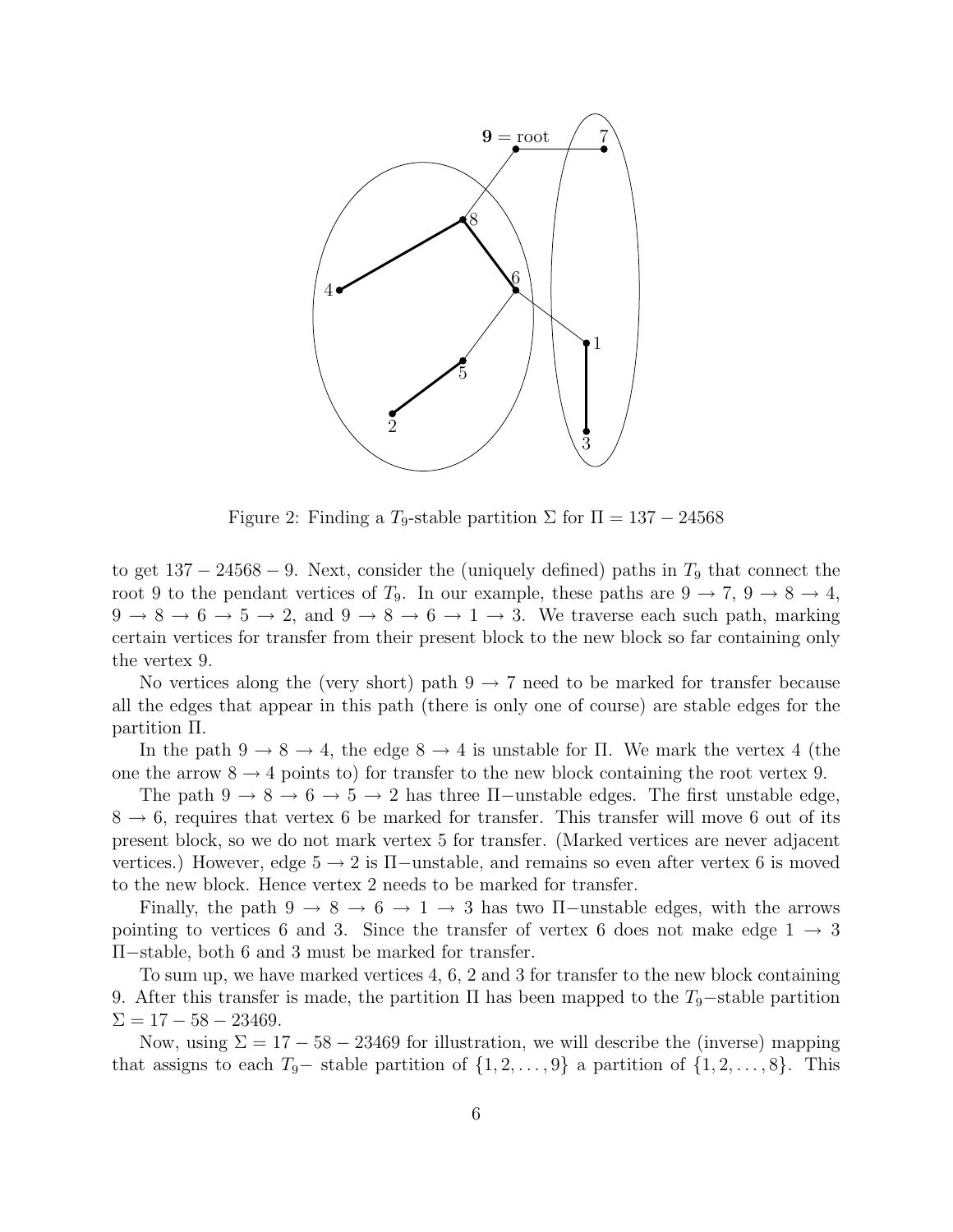mapping is simpler to explain. One merely reverses all of the previous arrows so that they point away from the pendant vertices and toward the root vertex. Then, each element of the block of  $\Sigma$  containing the root vertex, except for the root vertex itself, is (re)-assigned to the block containing the vertex that its arrow now points to. For example, the arrow out of vertex 2 now points to vertex 5, so 2 is reassigned to the block containing 5. The root vertex is simply erased. This procedure carries  $\Sigma$  back to  $\Pi$  as the reader will readily verify.

Several comments about the two mappings  $\Pi \to \Sigma$  and  $\Sigma \to \Pi$  are in order.

First, to show that we have a bijective correspondence, we need to see why compositions  $\Pi \to \Sigma \to \Pi$  and  $\Sigma \to \Pi \to \Sigma$  are both identity mappings. The reason for this is that the edges involving transfers of vertices for both  $\Pi$  and  $\Sigma$  are identical (apart from being oriented oppositely). In our example, these edges are  $\{84, 86, 13, 52\}$  for  $\Pi$ , and  $\{48, 68, 31, 25\}$  for  $\Sigma$ .

Second, it is quite clear that the first mapping  $\Pi \to \Sigma$  adds exactly one block to  $\Pi$ , and the second mapping  $\Sigma \to \Pi$  removes exactly one block from  $\Sigma$ . Hence (ii) and (i) have essentially the same proof.  $\square$ 

Third, the vertex set  $\{1, 2, \ldots, n+1\}$  has the natural ordering inherited from the integers  $\mathbb Z$ , but this ordering plays practically no role in our development. The numbers  $1, 2, \ldots, n+1$ could be arbitrary symbols. All that matters is that they can be told apart, and that one of them is designated to play a special role as the root of  $T_{n+1}$ . By contrast, Proposition [3.2](#page-6-0) below (and its proof) does exploit the natural ordering of the integers as vertex labels.

Finally, there are easy ways to speed up the execution time of the algorithm we have described for the mapping  $\Pi \to \Sigma$ . For clarity of exposition, we described the algorithm as one that examines all paths starting at the root vertex and ending at a pendant vertex. It should be clear that once such a path is scanned, if there are other paths that branch off from it, one does not have to return all the way to the root vertex, but only to where the branching off occured. It should be possible to write computer code for the algorithm so that it runs in linear time.

For our second generalization of Munagi's observation, we define a two-parameter family of generalized path graphs as follows: For integers m and n with  $0 \le m \le n$  and  $n > 0$ , the (undirected) graph  $P_{n,m}$  has vertex set  $\{1, 2, \ldots, n\}$ , and edge set  $E(P_{n,m}) = \{(i, j) : 0 \leq j \leq n\}$  $|i-j| \leq m$ . Note that, in particular,  $P_{n,0}$  is the edgeless graph  $E_n$ , and  $P_{n,1}$  is the familiar path graph  $P_n$  that appeared as one of our one-parameter families in Section [2.](#page-2-0)

<span id="page-6-0"></span>**Proposition 3.2.** Let  $P_{n,m}$  be any generalized path graph. Then: (i) For any positive integer j, we have  $B(P_{n,m}) = B(P_{n+j,m+j});$  (ii) For  $m \leq k \leq n$ , we have  $S(P_{n,m},k) =$  $S(P_{n+j,m+j}, k+j).$ 

*Proof.* We have  $S(P_{n,0}, k) = S(E_n, k) = S(n, k)$  (classical Stirling number of the Second Kind). Proposition [3.2](#page-6-0) will be proved if we can show that  $S(n, k) = S(P_{n+j,j}, k+j)$  for all  $j >$ 0. One way to do this begins by recalling that the triangular integer array  $(a_{n,k}) = (S(n, k))$ is fully defined by the Pascal Triangle-like boundary conditions  $S(n, 1) = S(n, n) = 1$  and recurrence relation  $S(n+1, k) = S(n, k-1) + kS(n, k)$ . It therefore suffices to show that for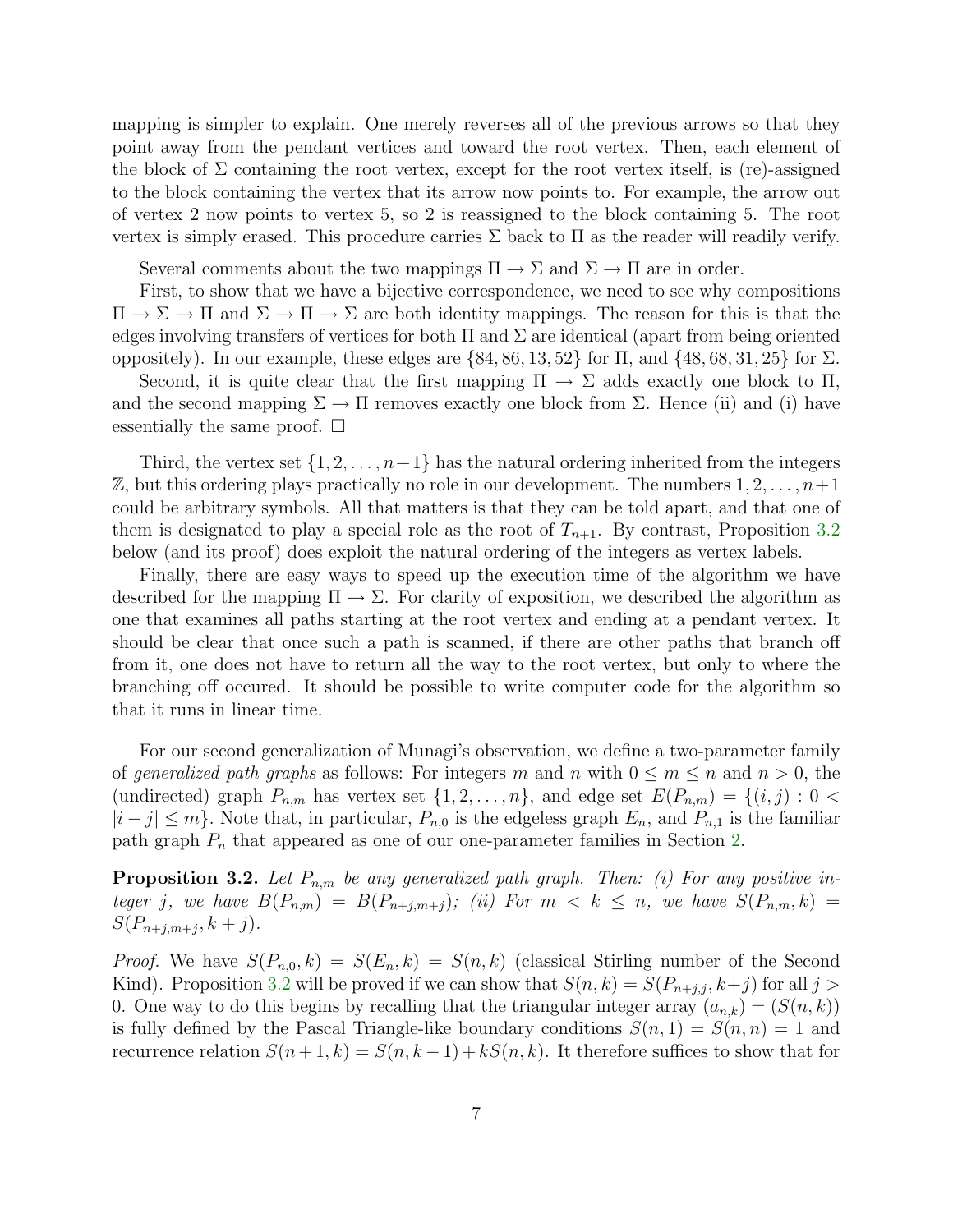any fixed  $j > 0$ , the array  $(b_{n,k}) = (S(P_{n+j,j}, k+j))$  satisfies the same boundary conditions and recurrence relation.

The boundary condition  $b_{n,n} = S(P_{n+j,i}, n+j) = 1$  is trivial, the only admissible partition being the one in which every block is a singleton. To see that  $b_{n,1} = S(P_{n+j,j}, j+1) = 1$ , we will find the only stable partition  $\Pi$  of  $P_{n+j,j}$  that has exactly  $j+1$  blocks. (For example, for  $P_{7,2}$ , this partition would be  $147 - 25 - 36$ ). Let the elements of the blocks of  $\Pi$  be listed in ascending order:  $\{a, b, c, \dots\}$  with  $a < b < c \dots$ ;  $\{d, e, \dots\}$  with  $d < e < \dots$ ; etc. Since  $\Pi$  is stable, the gaps between consecutive elements in its blocks must be at least  $j+1$ :  $b - a \geq j + 1, c - b \geq j + 1, e - d \geq j + 1$ , etc., and these inequalities are in fact equalities. For, if there were a larger gap, say a block  $\{\cdots f, g, \cdots\}$  of  $\Pi$  with  $g - f > j + 1$ , then the  $j + 1$  elements  $f + 1, f + 2, \dots, f + j + 1$  would be in different blocks of  $\Pi$ , and these  $j+1$  blocks, along with the one with the big gap, would contradict the fact that  $\Pi$  has only  $j+1$  blocks. This argument shows that there can be at most one stable partition  $\Pi$  of  $P_{n+j,j}$ with  $j + 1$  blocks. To see that there is such a partition, just take the integers  $1, 2, \dots, j + 1$ (noting that these are all vertices of  $P_{n+j}$  since  $n \geq 1$ ), and assign each to its separate block of  $\Pi$  as follows:  $\{1, 1 + (j + 1), 1 + 2(j + 1), \dots\}$ ,  $\{2, 2 + (j + 1), 2 + 2(j + 1), \dots\}$ , etc.

Next we verify that for fixed  $j$ , we have

$$
S(P_{n+1+j,j}, k+j) = S(P_{n+j,j}, k-1+j) + kS(P_{n+j,j}, k+j).
$$

The argument is a simple extension of the familiar one (for example, (1, p. 22) for the classical Stirling numbers  $S(n, k)$ . Consider the collection of stable partitions of  $P_{n+1+j,j}$ with  $k + j$  blocks. Among these partitions, there are some in which the block containing the vertex  $n + 1 + i$  is a singleton; by deleting this block we set up a bijection between this subcollection of stable partitions of  $P_{n+1+j,j}$ , and all stable partitions of  $P_{n+j,j}$  with  $k-1+j$ blocks. In the remaining subcollection of stable partitions of  $P_{n+1+j,j}$  with  $k+j$  blocks, the vertex  $n + 1 + j$  shares a block with other vertices (or another vertex). If we delete this vertex  $n+1+j$ , the block it belong to still exists, so we get a stable partition of  $P_{n+j,j}$  still with  $k + j$  blocks. This is not a bijection but a many-one correspondence. For, if we take an arbitrary stable partition of  $P_{n+j,j}$  with  $k+j$  blocks, and try to insert the vertex  $n+1+j$  into one of these blocks to get a stable partition of  $P_{n+1+j,j}$ , there are (only) k blocks into which it can be inserted, since the blocks containing the vertices  $n+j$ ,  $n+j-1$ ,  $n+j-2$ ,  $\cdots$ ,  $n+1$ are not available.

This completes one proof of Proposition [3.2.](#page-6-0) We would prefer a proof that sets up a direct bijective correspondence between the stable partitions of  $P_{n,m}$  with k blocks and those of  $P_{n+1,m+1}$  with  $k+1$  blocks.  $\Box$ 

### 4 Graph Families whose Bell Numbers are Quasigeometric Sequences.

Recall from Section [2](#page-2-0) that  $B(\overline{P_n}) = F_{n+1}$ , shifted Fibonacci number. Using a well-known version of the Binet formula for Fibonacci numbers, we can write  $B(\overline{P_n}) = \lfloor s \cdot \phi^n \rfloor$ , where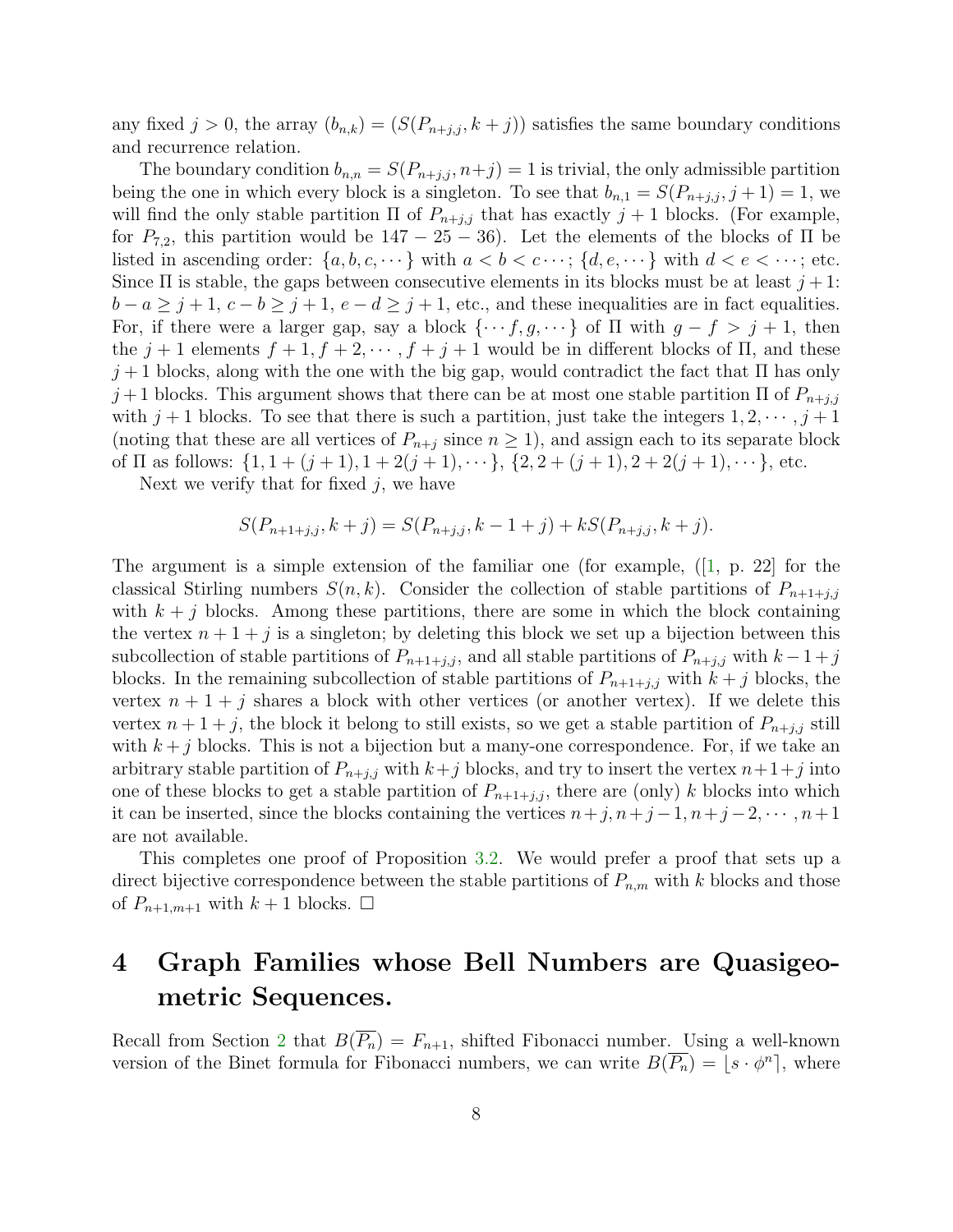$s = (5 + \sqrt{5})/10$ ,  $\phi = (1 + \sqrt{5})/2$  $\phi = (1 + \sqrt{5})/2$  (golden mean), and [·] is the nearest integer function <sup>2</sup>.

The Binet-like formula for the Lucas numbers,  $L_n = \phi^n + (\phi^*)^n$ , with  $\phi^* = (1 - \sqrt{5})/2$ , can also be recast with the nearest integer function:  $L_n = \lfloor \phi^n \rfloor$ , but in this case, we must take  $n > 1$ . Recalling our discussion from Section [2](#page-2-0) about Bell numbers of cycle complement graphs, we then have  $B(\overline{C_n}) = \lfloor \phi^n \rceil$ , for  $n > 3.3$  $n > 3.3$  $n > 3.3$ 

The aim in this section is to extend these results in a certain way. Our discussion will lead naturally to a conjecture that may lie at the heart of emerging graphical Bell number theory.

**Definition 4.1.** A sequence of integers  $(a_n)$ ,  $n = 1, 2, \ldots$ , is called quasigeometric if there are constants s and r and an integer N such that  $a_n = \lfloor s \cdot r^n \rfloor$  for  $n \geq N$ . If we can choose  $N = 1$ , we call  $(a_n)$  strictly quasigeometric.

Thus  $(B(\overline{C_n}))$  is a quasigeometric sequence, and  $(B(\overline{P_n}))$  is a strictly quasigeometric sequence. For another combinatorial context in which such sequences occur, see [\[12\]](#page-12-3).

Our extension concerns the family  $(\overline{P_{n,2}})$ . The graph  $\overline{P_{n,2}}$  has vertex set  $\{1,2,\ldots,n\}$  and (undirected) edge set  $\{e = (i, j) : |i - j| > 2\}$ . Each block in any stable partition of  $P_{n,2}$ must have one of these forms: singletons  $\{i\}$ ; consecutive doubletions  $\{i, i+1\}$ ; doubletons of the form  $\{i, i+2\}$ ; and consecutive three-element sets  $\{i, i+1, i+2\}$ . In particular, when  $n = 4$  we have this list of stable partitions:

$$
\begin{array}{ccccccccc}\n1-2-3-4 & 12-3-4 & 1-23-4 & 1-2-34 & 13-2-4 \\
1-24-3 & 12-34 & 13-24 & 1-234 & 123-4\n\end{array}.
$$

<span id="page-8-2"></span>**Proposition 4.1.** The sequence of graphical Bell numbers,  $(B(\overline{P_{n,2}}))$ , is strictly quasigeometric:

 $B(\overline{P_{n,2}}) = \lfloor s \cdot r^n \rfloor;$   $s = 0.53979687305...;$   $r = 2.0659948920...$ 

*Proof.* The proof of Proposition [4.1](#page-8-2) relies on standard technique. Setting  $b_n = B(P_{n,2})$  for  $n \geq 1$ , we have initial conditions  $b_1 = 1$ ,  $b_2 = 2$ ,  $b_3 = 5$ ; and as we saw above,  $b_4 = 10$ . Further, for any fixed  $n > 4$ , the collection of stable partitions of  $\overline{P_{n,2}}$  may be classified, according to the kind of block that contains the vertex n. (For example, in  $b_{n-1}$  of these stable partitions, n appears as a singleton block  $\{n\}$ .) Doing so gives the following recurrence relation of order four:

$$
b_n = b_{n-1} + b_{n-2} + 2b_{n-3} + b_{n-4}.
$$

The roots of the characteristic equation of this recurrence relation are shown on the right of Figure [3.](#page-9-0) This figure makes clear why both  $B(P_n)$  and  $B(P_{n,2})$  are quasigeometric sequences. The key fact is that in both cases, all but the dominant root are within the unit

<span id="page-8-0"></span><sup>2</sup>Since all numbers that get rounded in this section are irrational, the issue of how to round half-integers will not arise.

<span id="page-8-1"></span> ${}^{3}$ To further clarify, beginning at  $n = 1$ , we have:  $(L_n) = 1, 3, 4, 7, 11, \cdots$ ;  $(|\phi^n|) = 2, 3, 4, 7, 11, \ldots$ ;  $(B(\overline{C_n})) = 1, 2, 5, 7, 11 \cdots$  For  $n > 3$  the three sequences are identical.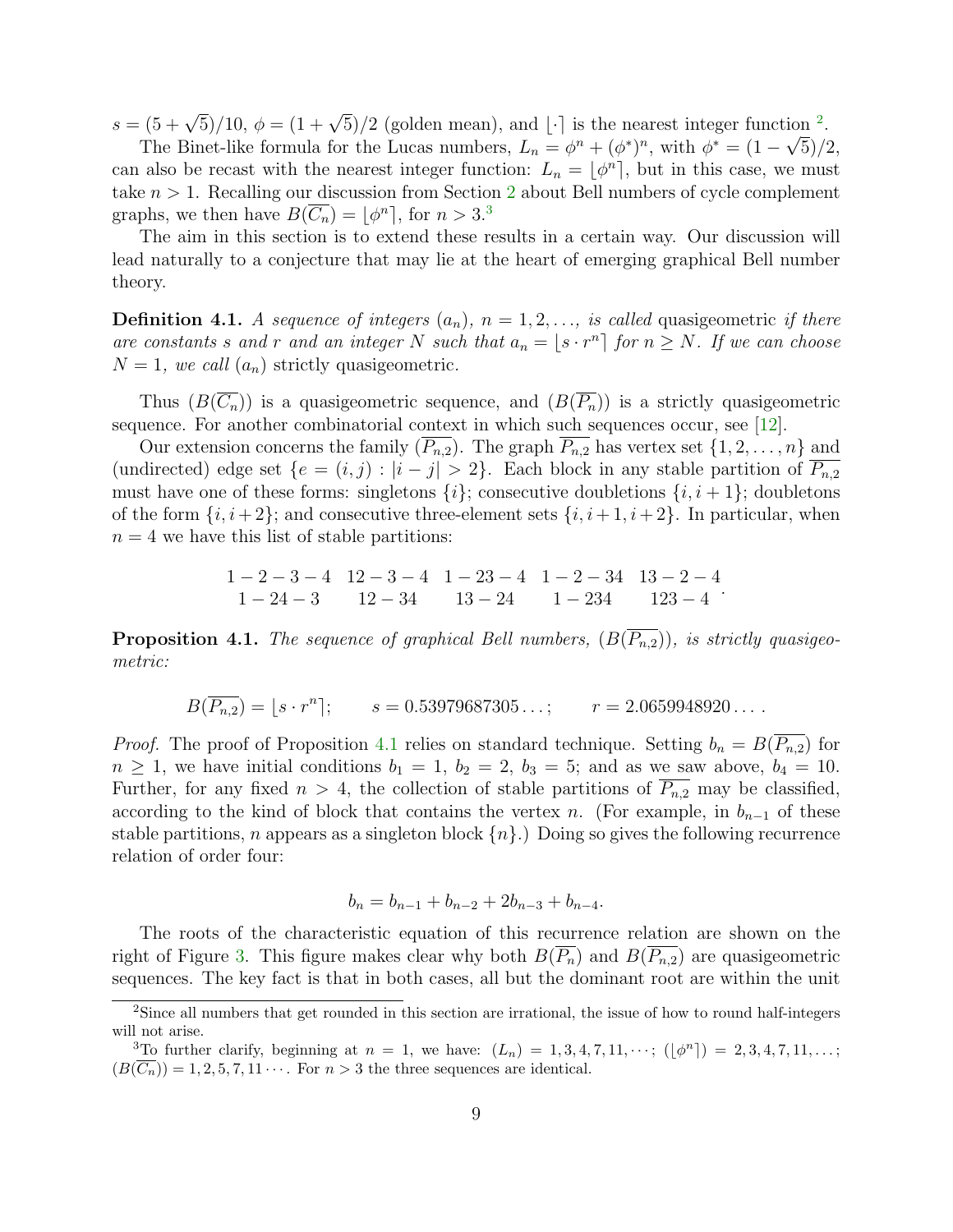<span id="page-9-0"></span>

Figure 3: Characteristic roots for linear recurrences defining  $(B(\overline{P_n}))$  and  $(B(\overline{P_{n,2}}))$ .

circle (although in the case of  $B(\overline{P_{n,2}})$ , this is true only by a hair's breadth!) Hence, there are constants r, a, b such that  $b_n = r \cdot s^n + a \cdot q^n + b \cdot p^n + \overline{b} \cdot \overline{p}^n$ , with all but the first term on the right damping to zero as n gets large. Thus  $B(\overline{P_{n,2}}) = \lfloor s \cdot r^n \rfloor$  for sufficiently large n, and by examining the first few terms of  $(s \cdot r^n)$  we find that the equality holds for  $n \geq 1$ . So Proposition [4.1](#page-8-2) is proved.  $\square$ 

If we do not use the nearest integer function, and regard  $B(\overline{P_n}) \approx (5 + \sqrt{5})/10 \cdot \phi^n$  and  $B(\overline{P_{n,2}}) \approx s \cdot r^n$  as approximations, then the sign of the error term in the first of these formulas alternates, while in the second one the behavior of the sign of the error is very erratic.

The impeccable behavior of the Bell number sequences  $B(\overline{P_n})$  and  $B(\overline{P_{n,2}})$  suggests to us the following:

**Conjecture 4.1.** For any fixed  $k \geq 0$ , the graphical Bell number sequence  $B(\overline{P_{n,k}})$  is quasigeometric.

Various strengthenings and analogs of this conjecture are possible. Since our evidence for it is based entirely on the cases  $k = 1$  and  $k = 2$ , we have chosen a rather conservative formulation. We note that  $(B(\overline{P_{n,2}}))$  is sequence  $\underline{A129847}$  $\underline{A129847}$  $\underline{A129847}$  in [\[10\]](#page-12-0).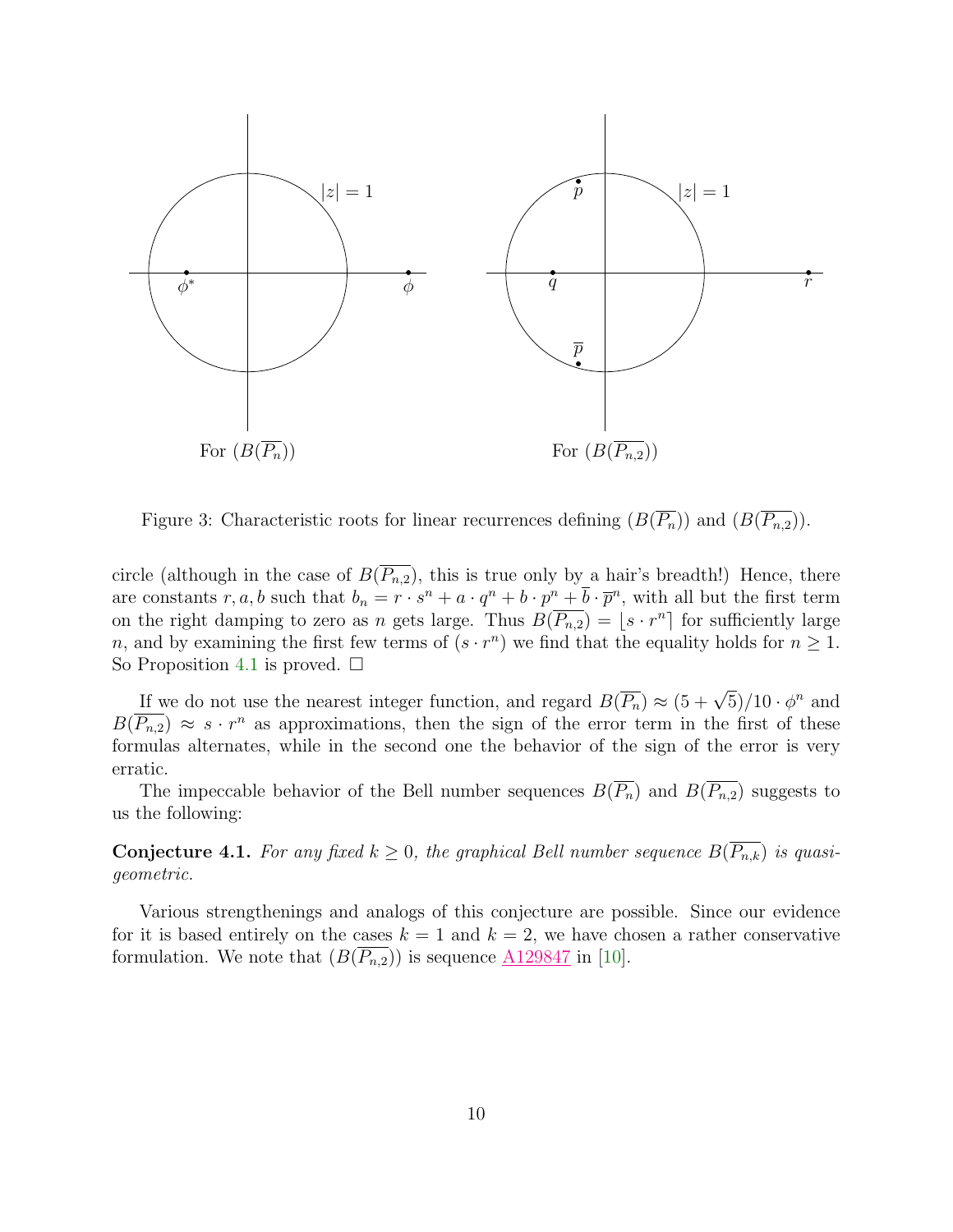### <span id="page-10-0"></span>5 Relations Among Polynomial Invariants for Graphs and Matroids.

In this section,  $S(n, k)$  and  $s(n, k)$  denote the classical Stirling numbers of the Second Kind, and (signed) First Kind, respectively. We reserve the notation  $S(G, k)$  for graphical Stirling numbers, and set  $|V(G)| = n$ .

At the end of Section [1](#page-0-0) it was mentioned that if  $A(G, \alpha) = \sum_{k=c(G)}^{n} S(G, k) \alpha^{k}$  is the stable partition generating function of G, then  $\chi(G,\lambda) = \sum_{k=c(G)}^{n} S(G,k)\lambda^{(k)}$  is the characteristic polynomial of G. In preparation for formulating this relationship as a matrix product, we will "pad" both  $A(G, \alpha)$  and the falling factorials  $\lambda^{(k)} = \sum_{j=1}^{k} s(k, j) \lambda^{j}$  with extra zero terms so that both of these polynomials have exactly n terms with exponents  $1, 2, \ldots, n$ , but no constant term. Then

$$
\chi(G,\lambda) = \sum_{k=c(G)}^{n} S(G,k) \cdot \sum_{j=1}^{k} s(k,j)\lambda^{j}
$$

$$
= \sum_{k=1}^{n} S(G,k) \cdot \sum_{j=1}^{n} s(k,j)\lambda^{j}
$$

$$
= \sum_{j=1}^{n} \sum_{k=1}^{n} S(G,k) \cdot s(k,j)\lambda^{j}.
$$

$$
(2)
$$

Thus if we identify  $A(G, \alpha)$  with the row vector  $\mathbf{A} = [S(G, 1), S(G, 2), \dots, S(G, n)]$ , and let  $\mathbf{s} = (s(i, j))_{n \times n}$  be the *n* by *n* lower triangular matrix of (signed) Stirling Numbers of the First Kind, then the matrix product  $\mathbf{X} = \mathbf{A} \cdot \mathbf{s} = [c_1, c_2, \dots, c_n]$  is the row vector whose entries are the coefficients in the chromatic polynomial  $\chi(G, \lambda) = \sum_{i=1}^n c_i \lambda^i$  of G. Since the inverse of  $s$  is the  $n$  by  $n$  matrix of classical Stirling numbers of the Second Kind,  $\mathbf{s}^{-1} = \mathbf{S} = (S(i, j))_{n \times n}$ , we also have that  $\mathbf{A} = \mathbf{X} \cdot \mathbf{S}$ . This shows that the invariants  $A(G, \alpha)$ and  $\chi(G, \lambda)$  are *equivalent*; they contain exactly the same information about G, and that is computationally easy to pass from one to the other. [4](#page-10-1)

Since graphs are also matriods, G has a Tutte polynomial  $t(G; x, y) = \sum_{i=0}^{p} \sum_{j=0}^{q} a_{ij} x^j y^i$ . (Some of the standard references for Tutte polynomial theory are [\[1,](#page-11-2) [3,](#page-11-0) [4,](#page-11-1) [5,](#page-11-4) [6,](#page-11-5) [7\]](#page-11-6).) Note that we must sum from 0 rather than 1 for this polynomial. There is no constant term,  $a_{00} = 0$ , but there are nonzero terms  $a_{0j}$  and these (pure x) terms are the important ones in the present context. It is known (for example, [\[4,](#page-11-1) Thm. 6, p. 346]) that the Tutte polynomial of a graph along with its number  $k$  of connected components determine its chromatic polynomial:  $\chi(G, \lambda) = (-1)^n \lambda^k t(1 - \lambda, 0)$ . (The value of n need not be specified since chromatic polynomials are monic; the highest power of  $\lambda$  has coefficient 1.)

We can also formulate the relationship between  $t(G; x, y)$  and  $\chi(G; \lambda)$  as a matrix product. Begin by identifying  $t(G; x, y)$  with the  $(p + 1) \times (q + 1)$  matrix  $\mathbf{t} = (a_{ij})$ . (Our running

<span id="page-10-1"></span><sup>&</sup>lt;sup>4</sup>This equivalence of A and  $\chi$  seems to be part of mathematical folklore, but most graph theory textbooks and survey articles on chromatic polynomials do not mention it.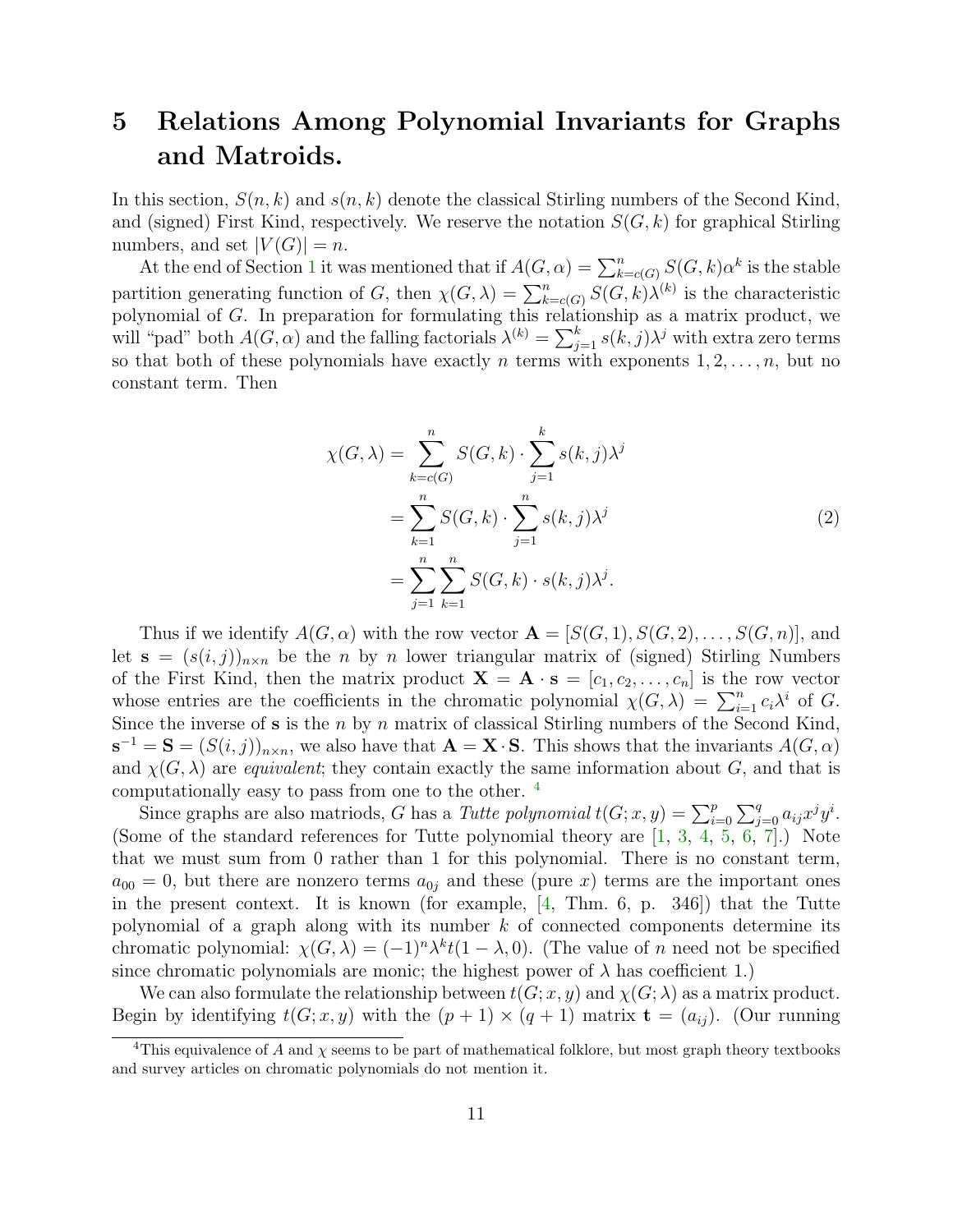example G from Section I has  $t(G; x, y) = x + 2x^2 + 2x^3 + x^4 + y + 2xy + x^2y + y^2$  so that in this case **t** is a 3 by 5 matrix.) Now discard all but the top row **T** of **t**: thus  $T = u \cdot t$ where **u** is the standard unit vector  $(1, 0, 0, \ldots, 0)$ . The evaluation of t at  $x = \lambda - 1$  can be effected by right-multiplying by a matrix of signed binomial coefficients:  $T \cdot C$  with  $\mathbf{C} = \left((-1)^j \binom{i}{j} \right.$  $\binom{i}{j}$ . (This is proved by a calculation similar to (2) above.) Since the left entry of **X** is  $c_1$  and not  $c_0$ , multiplying by  $\lambda^k$  corresponds to inserting  $k-1$  leading zeros; this can be effected by right-multiplying by the appropriate zero-one matrix D with ones on the  $(k-1)$ -st superdiagonal and zeros elsewhere (for connected graphs, **D** is just the identity matrix, so this step can be skipped). In summary:  $X = \pm u \cdot t \cdot C \cdot D$ . The sign ambiguity is resolved by the requirement that the rightmost entry of  $X$  must be 1.

We note that the equation  ${\bf X} = \pm {\bf u} \cdot {\bf t} \cdot {\bf C} \cdot {\bf D}$  makes sense for an abritrary (not necessarily graphic) matroid  $M$ , provided that we assign it a *graphical connectivity number*  $k$ . We would suggest a default value  $k = 1$ . Right-multiplying **X** by **S** then gives us **A**, and we can even define a matriodal Bell number by matrix multiplication (dot-product operation) :  $B(M) = \mathbf{A} \cdot \mathbf{1}$ , where 1 is the column vector of all ones.

### 6 Acknowledgements.

Professors William Nowell, Matthew Ragland, Richard Stanley, and Thomas Zaslavsky, Mr. Frank Jurjevich, and the anonymous referee helped in various ways to make this a better paper.

Rhodes Peele owes his mathematical career to the late Professor Thomas Brylawski. We dedicate our work to his memory, and to Bruna and Professor Brylawski's extended family.

#### <span id="page-11-2"></span>References

- <span id="page-11-3"></span>[1] M. Aigner, A Course in Enumeration, Springer, 2007.
- [2] A. Benjamin and J. Quinn, Proofs that Really Count: the Art of Combinatorial Proof, Mathematical Association of America, 2003.
- <span id="page-11-1"></span><span id="page-11-0"></span>[3] N. Biggs, Algebraic Graph Theory, Cambridge University Press, 1974.
- <span id="page-11-4"></span>[4] B. Bóllobas, *Modern Graph Theory*, Springer, 1998.
- <span id="page-11-5"></span>[5] T. Brylawski, The Tutte polynomial, in Matroid Theory and its Applications, Liguori editore, Napoli, 1982, pp. 125–176.
- [6] T. Brylawski and J. Oxley, The Tutte polynomial and its applications, in N. White, ed., Matroid Applications, Cambridge University Press, 1992, pp. 123–225.
- <span id="page-11-6"></span>[7] I. Gessel and B. Sagan, [The Tutte polynomial of a graph, depth-first search, and simplicial](http://www.combinatorics.org/Volume_3/Abstracts/v3i2r9.html) complex partitions, *Electronic J. Combin.*,  $3(2)$  (1996), Paper  $\#R9$ .